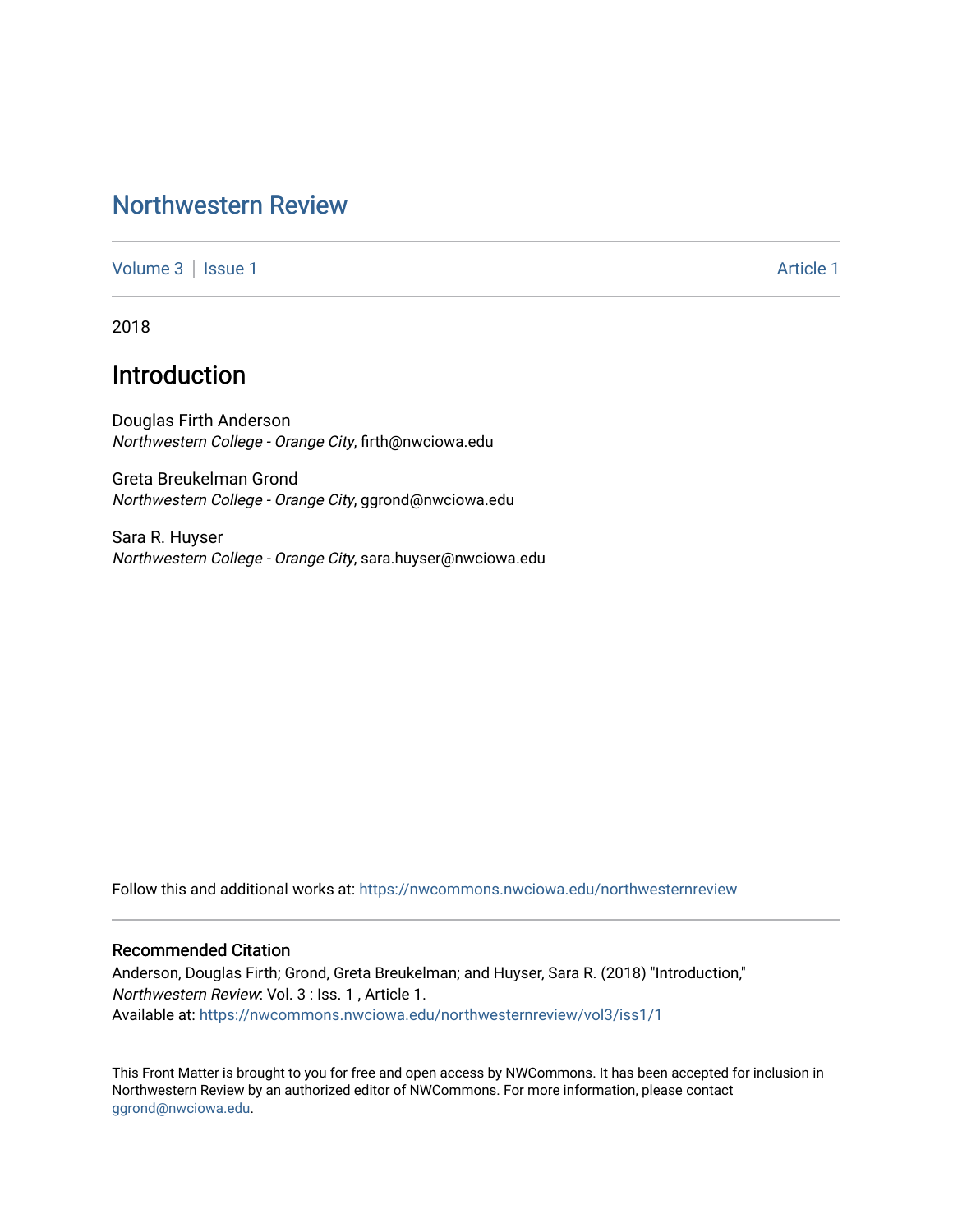## Introduction

### Abstract

An introduction to this issue of Northwestern Review.

This front matter is available in Northwestern Review: [https://nwcommons.nwciowa.edu/northwesternreview/vol3/](https://nwcommons.nwciowa.edu/northwesternreview/vol3/iss1/1) [iss1/1](https://nwcommons.nwciowa.edu/northwesternreview/vol3/iss1/1)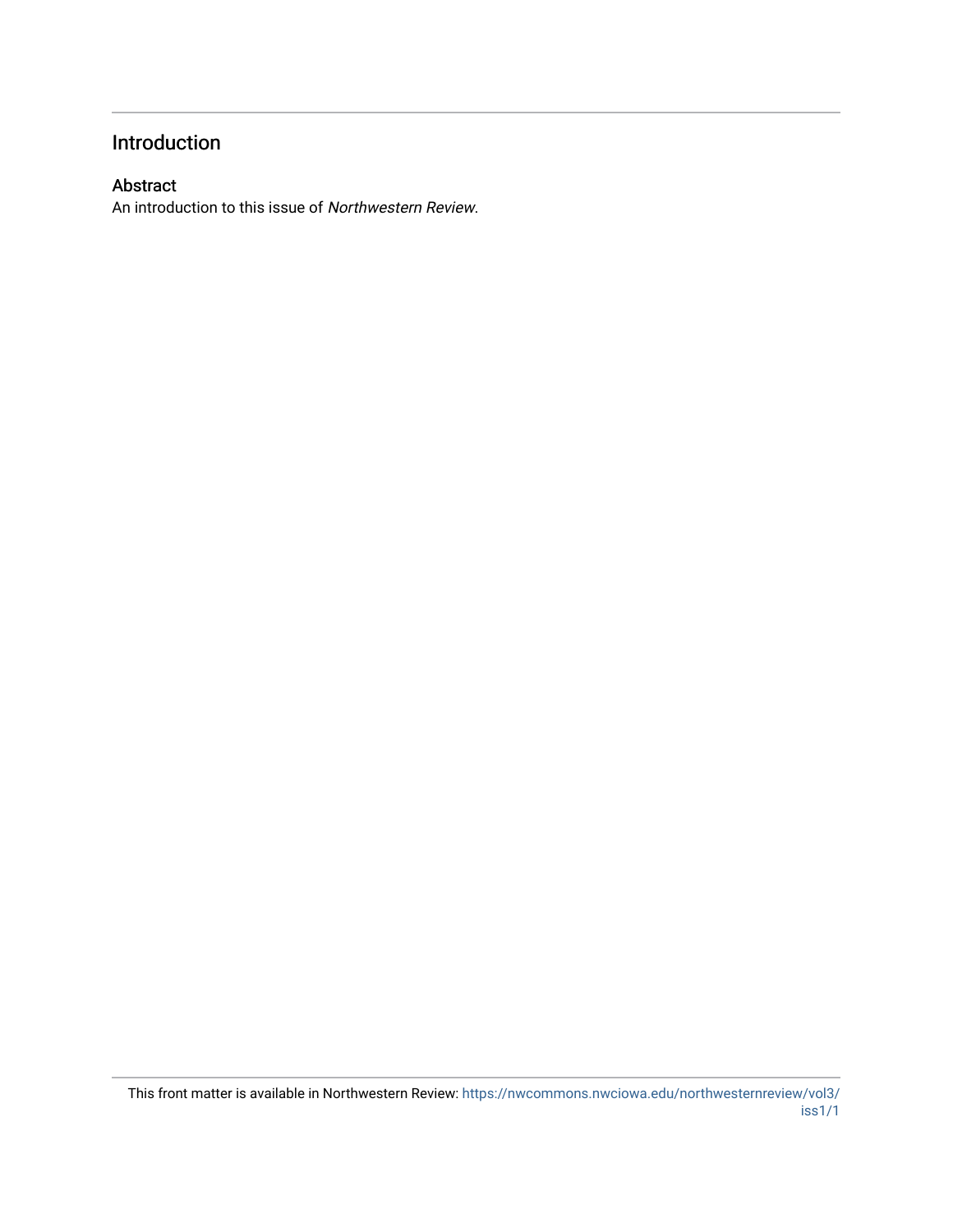### **Introduction**

This third issue of *Northwestern Review* appears in the last year of the centennial of World War I (1914-1918/2014-2018). By the time the "Great War" was over, at least 9 million soldiers and sailors had died, over 21 million had been wounded, and over 6.5 million civilians had died.<sup>1</sup> Moreover, an estimated 20 to 40 million people died (including soldiers and sailors) between 1918 and 1920 due to the influenza pandemic. 2 In addition, the war dislocated thousands of civilians, toppled the Ottoman Empire (and led to the redrawing of Middle East boundaries by Britain and France), toppled the Austro-Hungarian Empire (and led to the redrawing of the borders of much of Eastern Europe), toppled the German Empire (Second Reich, briefly replaced by the unstable Weimar Republic), and effectively replaced the Russian Empire with the U.S.S.R.

The war had engulfed Europe for over two-and-a-half years before the U.S. entered in

1917. After the April declaration of war, the entire country was soon engaged, including Midwesterners. 3

Wisconsin-born Amos N. Wilder (1895-1993) was an undergraduate at Oberlin College when World War I began in 1914.<sup>4</sup> In 1915, Wilder transferred to Yale. He put his formal education on hold, though, in 1916 to volunteer for ambulance service in France and later on the Serbian front. After the U.S. entered, he enlisted in the

 $\overline{a}$ 



**National World War I Museum and Memorial** in Kansas City, MO. Image from the author.

U.S. Field Artillery; promoted to corporal, he was assigned to A Battery, 17<sup>th</sup> Field Artillery, 2<sup>nd</sup> Division, American Expeditionary Force.

<sup>&</sup>lt;sup>1</sup> Ingrid P. Westmoreland, "Casualties," in *The European Powers in the First World War: An Encyclopedia*, ed. Spencer C. Tucker (New York: Garland Publishing, 1996), 173.

<sup>2</sup> Jack McCallum, "Influenza Pandemic," in ibid., 360.

<sup>3</sup> Kansas City, Missouri happens to be where what has become the National World War I Museum and Memorial was placed. Missouri was also the home state of General John J. Pershing, commander of the American Expeditionary Force, and artillery Captain Harry S. Truman, later President.

<sup>4</sup> The details on Wilder are drawn from Amos N. Wilder, *Armageddon Revisited: A World War I Journal* (New Haven: Yale University Press, 1994).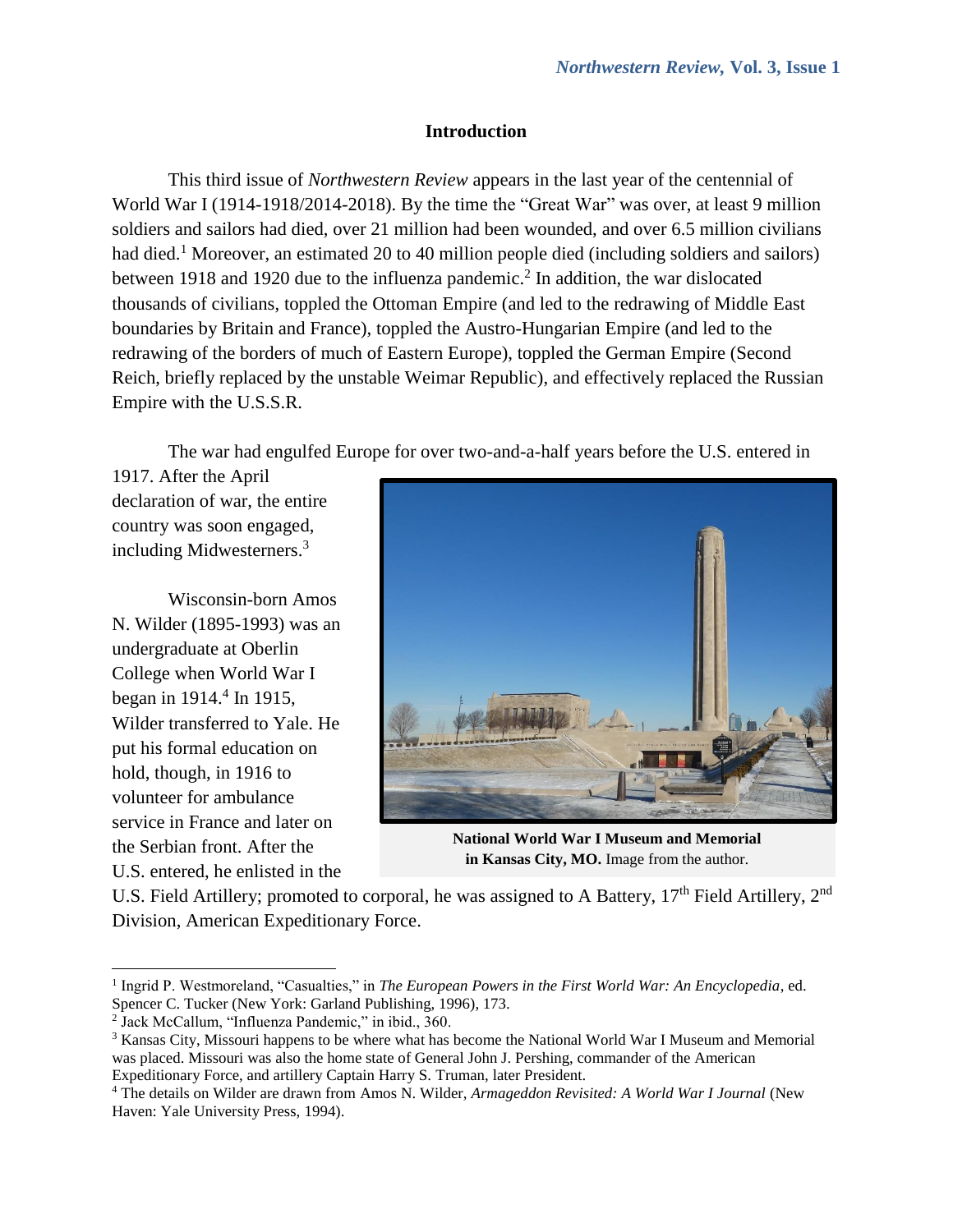Wilder kept a diary of his war service; he also wrote poetry, as did many other veterans of the war (most famously, perhaps, Wilfred Owen and Siegfried Sassoon). He did not experience "the fearful losses associated with trench warfare and the great attacks" in the ambulance service and artillery. Yet he maintained that "the experience of the Great War was in some respects indivisible."<sup>5</sup> "[E]ven less dramatic actions" have a "deeper import."<sup>6</sup> Ten years after his participation in the Allied offensive of July 1918, he published a poem entitled "Armageddon: Forêt de Villers-Cotterets, July 18, 1918." Inchoate "deeper import" is indicated in two stanzas about the early morning advance:

Was it a dream, that rush through night to day? Far in the depths of night we labored on, Out of the core of midnight made our way To meet the grandiose daybreak far away, While unknown thousands brushed us and were gone, Whence, whither, in that night's oblivion.

Oaths, shouts and cries rose o'er the incessant din Of wheel and hoof, and many a frantic blow. The dazed beasts battle through that tumult in The darkness at the driver's lash to win A goal unknown: nor do the thousands know The event in course, but likewise blindly go.<sup>7</sup>

Wilder's war poetry led, in a way, into his vocation.<sup>8</sup> A Christian, following the war he returned to Yale and finished his B.A.—and then a B.D. and a Ph.D. After pastoring a Congregational Church for a few years, he then began a long career of teaching New Testament (ultimately at Harvard Divinity School) and writing books exploring the Bible, literature, and the imagination. 9

Two other Christians (although not Midwestern Americans) who became academics and literary figures were also shaped by their experience of the Great War: J.R.R. Tolkien and C.S. Lewis. Michael Kugler's article in this issue reminds us, "Both men were shocked and shaken by the massive, overwhelming, and ugly cruelty of combat at the Western Front." World War I (along with other things) fed their suspicions of modernity. These suspicions in turn informed their particular takes on the anti-humanist tendencies of secularized technology and science.

 $\overline{\phantom{a}}$ 5 Ibid., 153.

<sup>6</sup> Ibid., 80.

<sup>7</sup> Ibid., 122-123.

<sup>8</sup> See Wilder's *Battle-Retrospect and Other Poems* (New Haven: Yale University Press, 1923) and *Arachne: Poems* (New Haven: Yale University Press, 1928).

<sup>9</sup> Wilder was one of 5 precocious siblings: playwright and novelist Thornton Wilder; poet Charlotte Wilder; actress and novelist Isabel Wilder; and scientist Janet Wilder Dakin. Ibid., xiii.